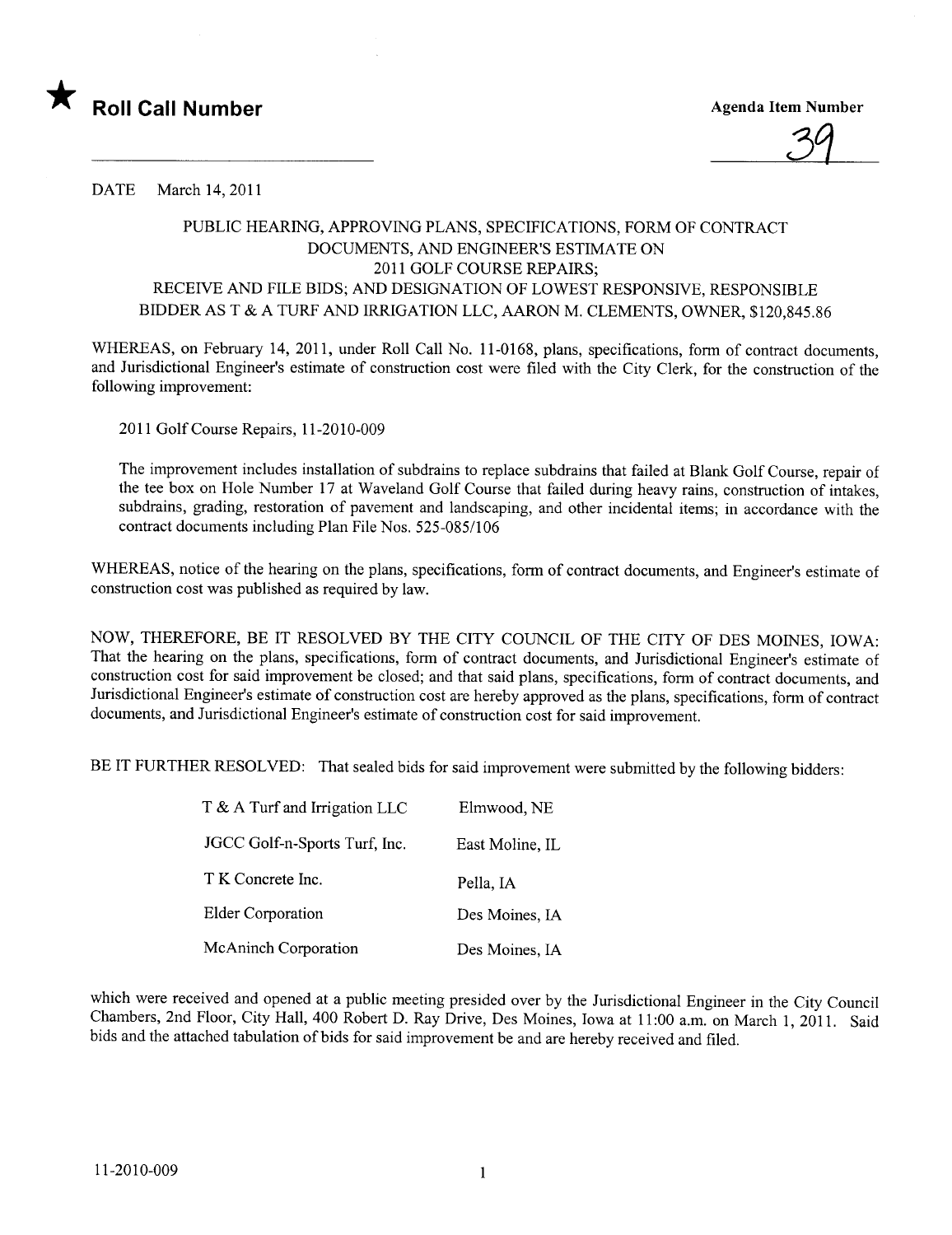

34

DATE March 14, 2011

BE IT FURTHER RESOLVED: That the Jurisdictional Engineer has determined that the lowest responsive, responsible bid for the construction of said improvement was submitted by T & A Turf and Irrigation LLC, Aaron M. Clements, Owner, 104 N. 2nd Street, P.O. Box i 13, Elmwood, NE, 68349 in the amount of \$120,845.86, and said bid be and the same is hereby accepted.

BE IT FURTHER RESOLVED: That the bid security of the unsuccessful bidders be and is hereby authorized and directed to be retumed.

BE IT FURTHER RESOLVED: That the Jurisdictional Engineer is hereby directed to secure execution by the lowest responsible, responsive Bidder and its surety of the contract documents in the form heretofore approved by this Council; that the Jurisdictional Engineer is directed to thereafter present said contract documents to this Council for approval and authorization to the Mayor to sign; and that no contract shall be deemed to exist between the City of Des Moines and said Bidder until said contract has been executed by the Bidder, and shall have been approved by this Council and executed by the Mayor and attested to by the City Clerk.

(City Council Communication Number  $\frac{1}{\sqrt{5}}$  attached.)

Moved by the state of adopt.

FORM APPROVED: uthlin that pl

Kathleen Vanderpool Deputy City Attomey

FUNDS AVAILABLE

Scott E. Sanders VINDS AVAILABLE

Des Moines Finance Director

c: Funding Source: 2010-2011 CIP, Page Parks-13, Neighborhood Park Improvements, PKS137, Being: \$100,000, with the remaining to be transferred from: Page Parks-12, Maintenance Facility Improvements, PKS160, being \$20,845.86

| <b>COUNCIL ACTION</b> | <b>YEAS</b> | <b>NAYS</b> | <b>PASS</b> | <b>ABSENT</b>   |
|-----------------------|-------------|-------------|-------------|-----------------|
| <b>COWNIE</b>         |             |             |             |                 |
| <b>COLEMAN</b>        |             |             |             |                 |
| <b>GRIESS</b>         |             |             |             |                 |
| <b>HENSLEY</b>        |             |             |             |                 |
| <b>MAHAFFEY</b>       |             |             |             |                 |
| <b>MEYER</b>          |             |             |             |                 |
| <b>MOORE</b>          |             |             |             |                 |
| <b>TOTAL</b>          |             |             |             |                 |
| MOTION CARRIED        |             |             |             | <b>APPROVED</b> |
|                       |             |             |             |                 |
|                       |             |             |             |                 |
|                       |             |             |             |                 |
|                       |             |             |             | Mayor           |

I, Diane Rauh, City Clerk of said City Council, hereby certify that at a meeting of the City Council, held on the above date, among other proceedings the above was adopted.

IN WITNESS WHEREOF, I have hereunto set my hand and affixed my seal the day and year first above written.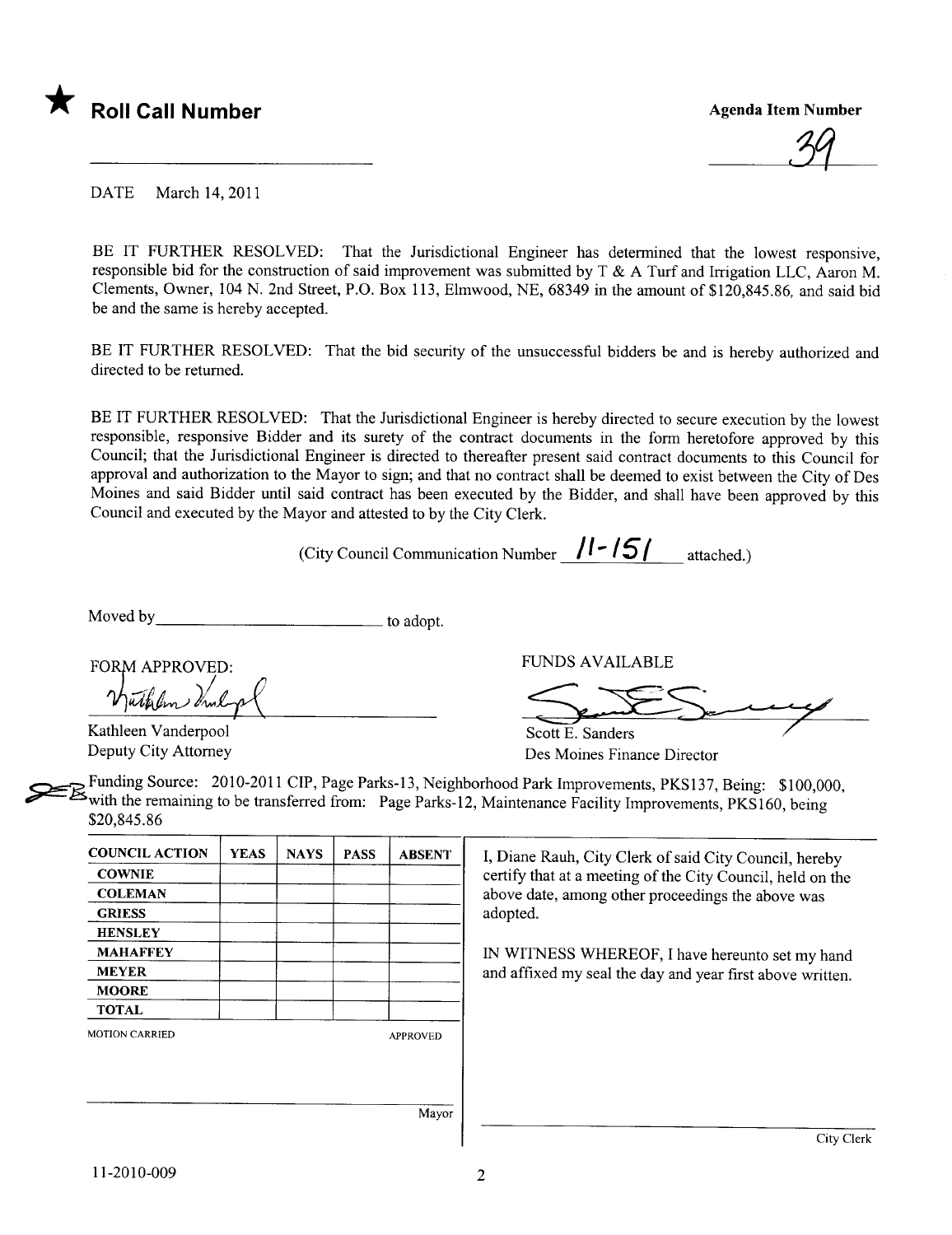## 2011 GOLF COURSE REPAIRS ACTIVITY I.D. 11-2010-009



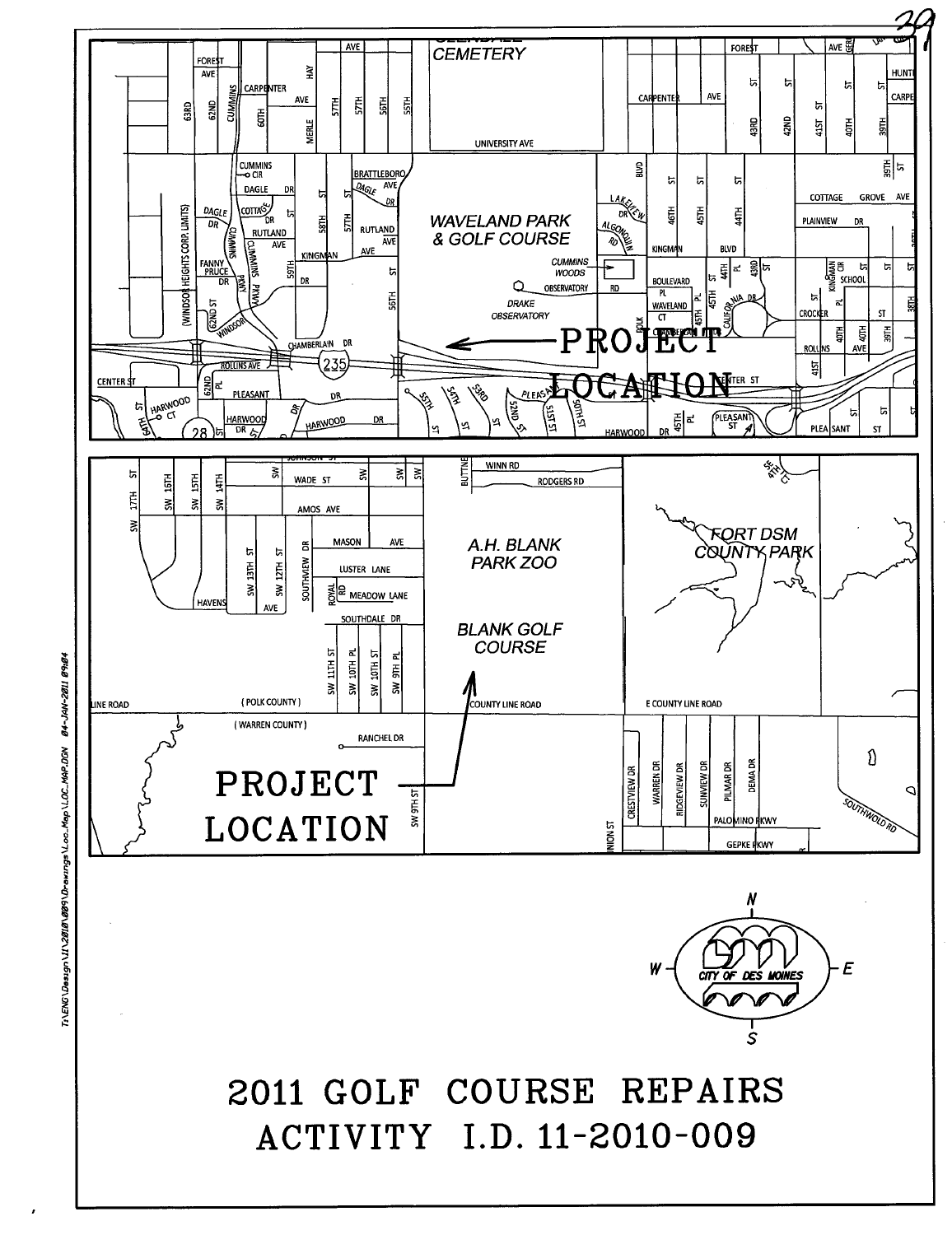|                                                                                                                   |                                                                  |                  | <b>AMOUNT</b>               | \$744.00              | \$3,094.00                 | \$945.00                                   | \$750.00                 | \$1,500.00                | \$2,750.00<br>\$13,500.00                                          | \$12,840.00                      | \$800.00                         | \$1,820.00                                                 | \$3,000.00<br>\$1,250.00       | \$1,020.00             | \$1,000.00                  | \$8,342.00              | \$8,052.00            | \$2,220.00<br>\$1,800.00                                  | \$975.00               | \$13,748.00               | \$4,500.00                     | \$31,600.00                                | \$1,500.00                    | \$3,305.95<br>\$1,000.00                                                             | \$3,722.20                       | \$500.00                                       | \$22,500.00    |  | \$148,778.15<br>$-2.76%$                                  |  |
|-------------------------------------------------------------------------------------------------------------------|------------------------------------------------------------------|------------------|-----------------------------|-----------------------|----------------------------|--------------------------------------------|--------------------------|---------------------------|--------------------------------------------------------------------|----------------------------------|----------------------------------|------------------------------------------------------------|--------------------------------|------------------------|-----------------------------|-------------------------|-----------------------|-----------------------------------------------------------|------------------------|---------------------------|--------------------------------|--------------------------------------------|-------------------------------|--------------------------------------------------------------------------------------|----------------------------------|------------------------------------------------|----------------|--|-----------------------------------------------------------|--|
| TK Concrete, Inc.<br>Pella, IA                                                                                    | BID SECURITY<br>10% Bid Bond                                     | <b>BID PRICE</b> | <b>PRICE</b><br><b>TIXL</b> | \$8.00                | \$7.00                     | \$4.50                                     | \$50.00                  | \$1,500.00                | \$13,500.00<br>\$2,750.00                                          | \$12.00                          | \$400.00                         | \$260.00<br>\$200.00                                       | \$1,250.00                     | \$17.00                | \$1,000.00                  | \$43.00                 | \$33.00               | \$18.50<br>\$20.00                                        | \$65.00                | \$28.00                   | \$2,500.00                     | \$40.00                                    | \$1,500.00                    | \$1.85<br>\$1,000.00                                                                 | \$1.85                           | \$500.00                                       | \$22,500.00    |  |                                                           |  |
|                                                                                                                   |                                                                  |                  | <b>AMOUNT</b>               | \$976.50              | \$4,641.00                 | \$483.00                                   | \$502.50                 | \$2,700.00                | \$18,600.00<br>\$3,100.00                                          | \$12,947.00                      | \$700.00                         | \$2,450.00                                                 | \$1,350.00<br>\$2,190.00       | \$192.00               | \$575.00                    | \$10,282.00             | \$10,736.00           | \$4,200.00<br>\$2,250.00                                  | \$742.50               | \$2,062.20                | \$3,888.00                     | \$19,987.00                                | \$4,650.00                    | \$5,539.70<br>\$3,900.00                                                             | \$6,036.00                       | \$850.00                                       | \$15,000.00    |  | \$141,530.40<br>$-7.50%$                                  |  |
| JGCC Golf-N-Sports<br>East Moline, IL<br>Turf, Inc.                                                               | BID SECURITY<br>10% Bid Bond                                     | <b>BID PRICE</b> | PRICE<br>i<br>M             | \$10.50               | \$10.50                    | \$2.30                                     | \$33.50                  | \$2,700.00                | \$3,100.00<br>\$18,600.00                                          | \$12.10                          | \$350.00                         | \$350.00<br>\$146.00                                       | \$1,350.00                     | \$3.20                 | \$575.00                    | \$53.00                 | \$44.00               | \$35.00<br>\$25.00                                        | \$49.50                | \$4.20                    | \$2,160.00                     | \$25.30                                    | \$4,650.00                    | \$3.10<br>\$3,900.00                                                                 | \$3.00                           | \$850.00                                       | \$15,000.00    |  |                                                           |  |
|                                                                                                                   |                                                                  |                  | <b>AMOUNT</b>               | \$1,023.00            | \$4,862.00                 | \$235.20                                   | \$165.00                 | \$1,200.00                | \$3,000.00<br>\$16,000.00                                          | \$15,836.00                      | \$400.00                         | \$1,400.00<br>\$1,050.00                                   | \$850.00                       | \$300.00               | \$150.00                    | \$7,760.00              | \$9,028.00            | \$1,800.00<br>\$900.00                                    | \$675.00               | \$14,239.00               | \$3,240.00                     | \$15,800.00                                | \$3,500.00                    | \$1,965.70<br>\$800.00                                                               | \$1,166.96                       | \$350.00                                       | \$13,150.00    |  | \$120,845.86<br>$-21.02%$<br><b>No</b>                    |  |
| T & A Turf and Irrigation<br>Elmwood, NE                                                                          | BID SECURITY<br>10% Bid Bond                                     | <b>BID PRICE</b> | PRICE<br><b>SPIRE</b>       | \$11.00               | \$11.00                    | \$1.12                                     | \$11.00                  | \$1,200.00                | \$3,000.00<br>\$16,000.00                                          | \$14.80                          | \$200.00                         | \$200.00<br>\$70.00                                        | \$850.00                       | \$5.00                 | \$150.00                    | \$40.00                 | \$37.00               | \$15.00<br>\$10.00                                        | \$45.00                | \$29.00                   | \$1,800.00                     | \$20.00                                    | \$3,500.00                    | \$1.10<br>\$800.00                                                                   | \$0.58                           | \$350.00                                       | \$13,150.00    |  |                                                           |  |
|                                                                                                                   |                                                                  |                  | <b>AMOUNT</b>               | \$930.00              | \$4,420.00                 | \$1,050.00                                 | \$150.00                 | \$2,000.00                | \$5,000.00<br>\$15,000.00                                          | \$10,700.00                      | \$500.00                         | \$1,225.00<br>\$3,150.00                                   | \$1,750.00                     | \$600.00               | \$800.00                    | \$9,700.00              | \$10,980.00           | \$1,800.00<br>\$3,000.00                                  | \$900.00               | \$19,640.00               | \$5,400.00                     | \$31,600.00                                | \$3,000.00                    | \$4,467.50<br>\$1,500.00                                                             | \$5,030.00                       | \$400.00                                       | \$8,307.50     |  | \$153,000.00                                              |  |
| Activity ID 11-2010-009<br>BID DATE: 03/01/11                                                                     |                                                                  |                  | PRICE<br><b>UNL</b>         | \$10.00               | \$10.00                    | \$5.00                                     | \$10.00                  | \$2,000.00                | \$5,000.00<br>\$15,000.00                                          | \$10.00                          | \$250.00                         | \$175.00<br>\$210.00                                       | \$1,750.00                     | \$10.00                | \$800.00                    | \$50.00                 | \$45.00               | \$25.00<br>\$20.00                                        | \$60.00                | \$40.00                   | \$3,000.00                     | \$40.00                                    | \$3,000.00                    | \$2.50<br>\$1,500.00                                                                 | \$2.50                           | \$400.00                                       | \$8,307.50     |  |                                                           |  |
|                                                                                                                   |                                                                  |                  | QUANTITY                    | 93 SY                 | ŠΥ<br>$\vec{a}$            | $\mathbf{L}$<br>$\circ$<br>$\frac{4}{4}$ 2 | ୳<br>မာ                  | <u>ပိ</u><br>്            | $\overline{\mathbf{c}}$                                            | ے<br>$\circ$<br>ē                | EACH<br>$\mathbf{\Omega}$        | EACH<br>$\overline{a}$<br>io.                              | EACH                           | 60 LF                  | EACH                        | $\mathcal{S}$<br>194    | 244 SY<br>120 LF      | 90 L F                                                    | FON<br>$\overline{5}$  | SQ<br>491                 | <b>1.8 ACRE</b>                | $\delta$<br>790                            | $\frac{1}{2}$<br>$\leftarrow$ | $\mathbf{a}$<br>1787                                                                 | $\overline{a}$<br>$\overline{5}$ | EACH                                           | $\overline{a}$ |  |                                                           |  |
| APPROVED BY $R$ ( $\sim$ 6/00)<br>GZ Erickson<br>ځ<br>چ<br>CITY OF DES MOINES, IOVA<br>TABULATED BY<br>CHECKED BY | PROJECT: 2011 GOLF COURSE REPAIRS<br>CONTRACTOR'S BID TABULATION | ESTIMATE         | <b>DESCRIPTION</b><br>ITEM  | HMA Cath Path Removal | Sidewalk Removal<br>$\sim$ | Chain Link Fence Removal<br>က              | Storm Sewer Removal<br>4 | Earthwork, Blank #12<br>Ю | Earthwork, Waveland #17 Tee<br>Earthwork, Blank #13<br>$\mathbf o$ | Subdrain, Type 1, 6"<br>$\infty$ | Clean Out, Subdrain, Type B<br>თ | Clean Out, Subdrain, Type A-2<br>Storm Sewer, 60" CMP<br>9 | Rebuild Intake, Top Only<br>يہ | Irrigation Lines<br>င္ | Sprinkler Head<br>$\dot{z}$ | Cart Path, 4" HMA<br>ءِ | Sidewalk, 4" PCC<br>ٶ | Chain Link Fence, 48"<br>Chain Link Fence, 72"<br>٩<br>17 | Rip Rap, Class D<br>စ္ | នី<br>ទី<br>$\mathcal{S}$ | Seed & Mulch<br>$\overline{z}$ | Topsoil, Furnish & Place<br>$\overline{2}$ | Erosion Control<br>23         | Silt Fence, Installation & Removal<br><b>Tree Protection</b><br>25<br>$\overline{a}$ | Tree Protection Fence<br>26      | Project Sign Small - Standard<br>$\frac{2}{3}$ | Mobilization   |  | PERCENT OF ENGINEER'S ESTIMATE<br>TOTAL CONSTRUCTION COST |  |

 $\bar{\tau}$ 

 $\bar{z}$ 

 $\bar{\mathcal{A}}$ 

DEPARTMENT OF ENGINEERING

Page 1